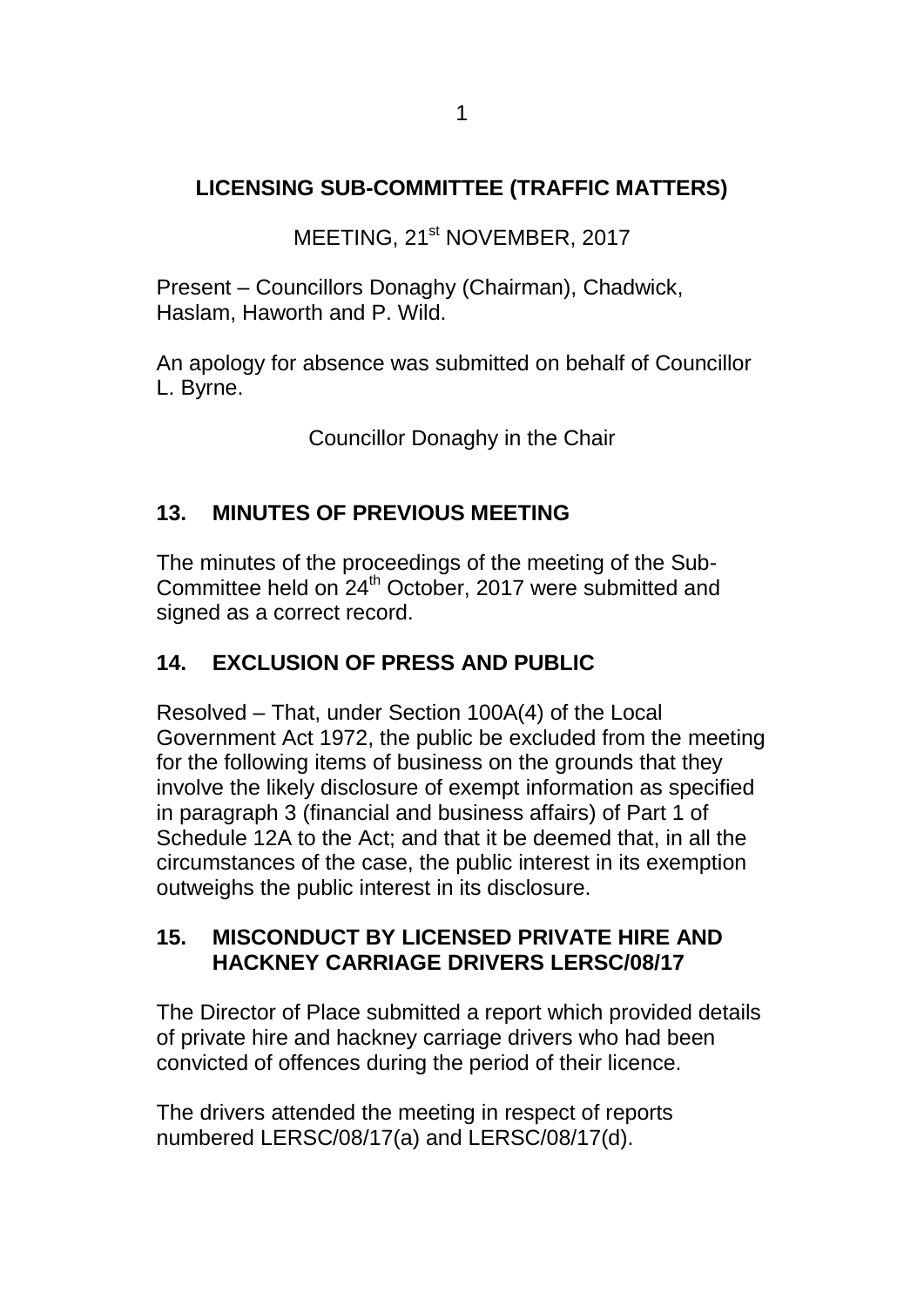The drivers and their representatives attended in respect of reports numbered LERSC/08/17(b), LERSC/08/17(c) and LERSC/08/17(e).

Resolved **–** (i) That, in respect of report numbered LERSC/08/17(a), the licence to drive a private hire vehicle be revoked as he is not a fit and proper person to hold a licence at this time.

In coming to its decision, the Sub-Committee was mindful of its duty to protect the public and the offences from March, 2014, September, 2016 and April, 2017 of exceeding the statutory speed limit on a public road resulting in fixed penalties are minor traffic offences under the Council's policy.

The Sub-Committee expressed concern that the driver had failed to declare conviction numbered 1 on his application form. A warning letter had been issued by the Licensing Unit in this regard.

With regard to conviction numbered 3, the driver had failed to declare this on his application renewal form. He had also failed to declare this on a second declaration form. The Sub-Committee were concerned that the driver had had three opportunities in which to declare the conviction and had not done so. They felt he had acted dishonestly in this regard.

The Sub-Committee were also concerned that the offences numbered 2 and 3 had occurred within 7 months of one another and that the driver was developing a pattern of bad driving habits.

Drivers have a duty to adhere to statutory speed limits at all times and exceeding the speed limits can be a real danger to public safety.

There is therefore reasonable cause to revoke the licence.

(ii) (Councillor Chadwick dissenting) That in respect of report numbered LERSC/08/17(b), the licence to drive a private hire vehicle be suspended for a period of 12 weeks on the basis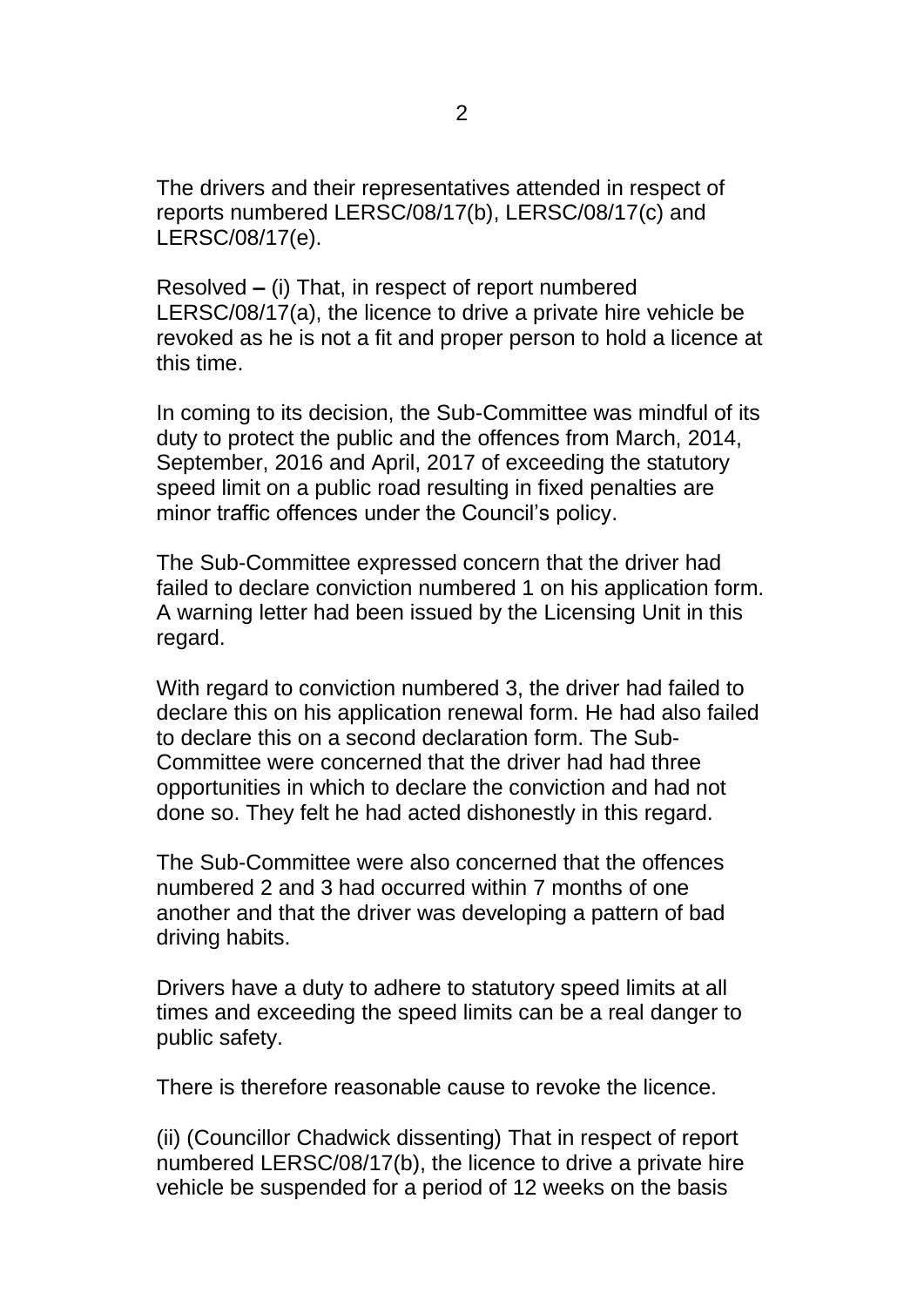that the Sub-Committee are not satisfied that he is a fit and proper person to hold a licence at this time.

In coming to its decision, the Sub-Committee was mindful of its duty to protect the public and the traffic offences from February, 2006 and March, 2016 of exceeding the statutory speed limit on a public road resulting in fixed penalties are minor traffic offences under the Council's policy and the offence from October, 2010 of the breach of requirements as to control of the vehicle, mobile phones etc. is an intermediate offence under the Council's policy.

The Sub-Committee noted that the driver had previously attended this Sub-Committee in July, 2011 where his licence had been suspended for a period of four weeks. This had been as a result of the driver's failure to declare convictions numbered 1 and 2 in the report.

The Sub-Committee were concerned that the driver had failed to declare the conviction numbered 3 in accordance with the terms and conditions of his licence despite having appeared before this Sub-Committee previously. He also failed to declare all of the convictions on his application renewal form in 2016.

The Sub-Committee felt that the driver had acted dishonestly in not declaring the convictions.

Drivers have a duty to adhere to statutory speed limits at all times and exceeding the speed limits can be a real danger to public safety.

There is therefore reasonable cause to suspend the licence as a warning and as a deterrent.

(iii) (Councillor Chadwick dissenting) That, in respect of report numbered LERSC/08/17(c), the licence to drive a private hire vehicle be suspended for a period of 7 weeks on the grounds that he is not a fit and proper person to hold a licence at this time.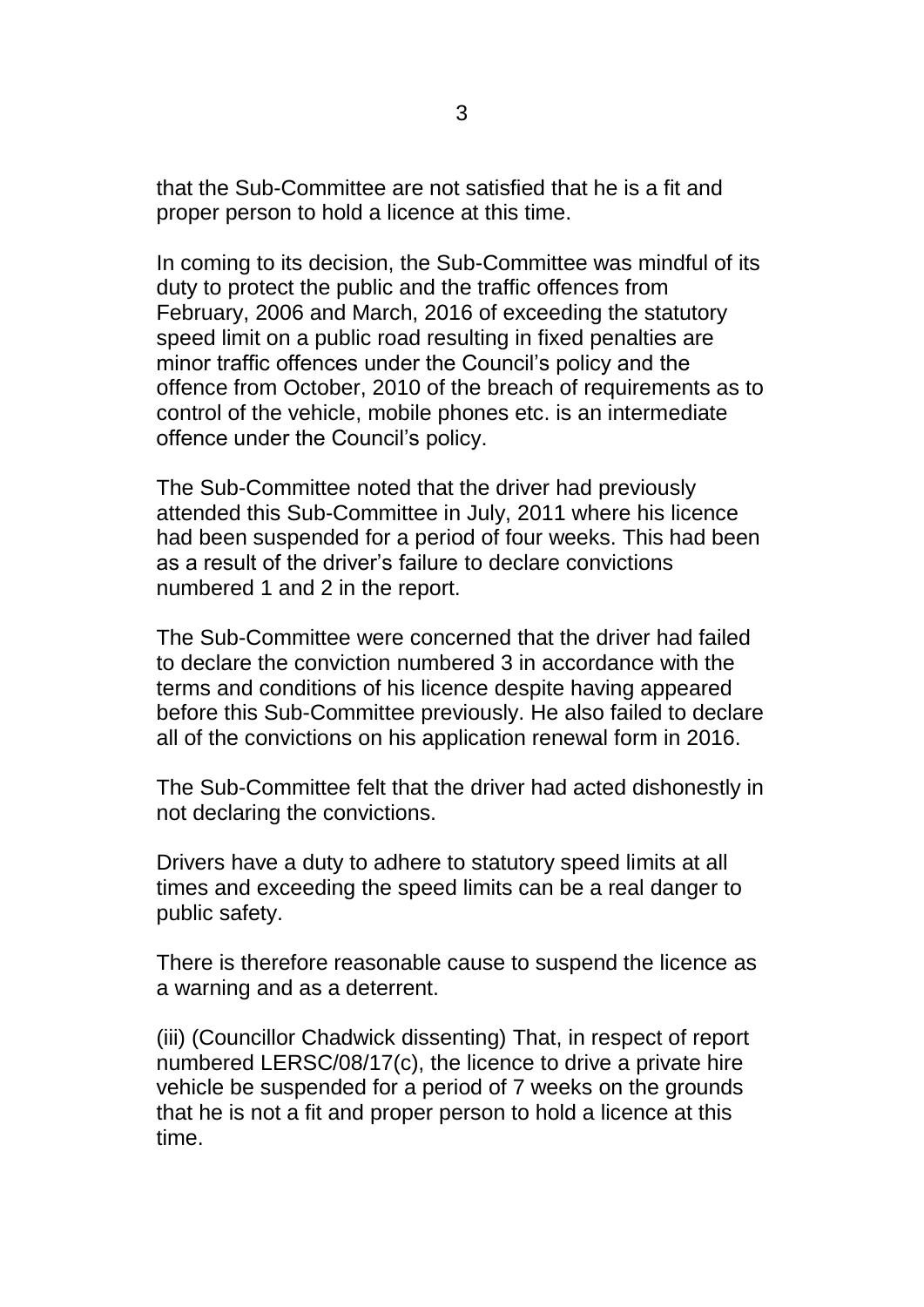In coming to its decision, the Sub-Committee was mindful of its duty to protect the public and the offences from August, 2009 of breach of requirements as to control of the vehicle mobile phones etc. resulting in a fixed penalty and from November, 2013 of using a vehicle with defective tyres are intermediate traffic offences under the Council's policy, and the offence from April, 2016 of exceeding the statutory speed limit on a public road resulting in a fixed penalty is a minor offence under the Council's policy.

The Sub-Committee expressed concern that the driver had failed to notify conviction numbered 3 in the report in accordance with the terms and conditions of his licence. The conviction was identified when renewing the licence following a DVLA enquiry.

Drivers have a duty to adhere to statutory speed limits at all times and exceeding the speed limits can be a real danger to public safety.

There is therefore reasonable cause to suspend the licence as a warning and as a deterrent.

(iv) (Councillor Chadwick dissenting) That, in respect of report numbered LERSC/08/17(d), the licence to drive a private hire vehicle be suspended for a period of 12 weeks on the grounds that he is not a fit and proper person to hold a licence at this time.

In coming to its decision, the Sub-Committee was mindful of its duty to protect the public and the offences from April, 2016 and November, 2016 of exceeding the statutory speed limit on a public road resulting in fixed penalties were minor traffic offences under the Council's policy.

The Sub-Committee were concerned that the driver had failed to declare both of the convictions in accordance with the conditions of his licence. He had also failed to declare both convictions on his application for renewal of his licence.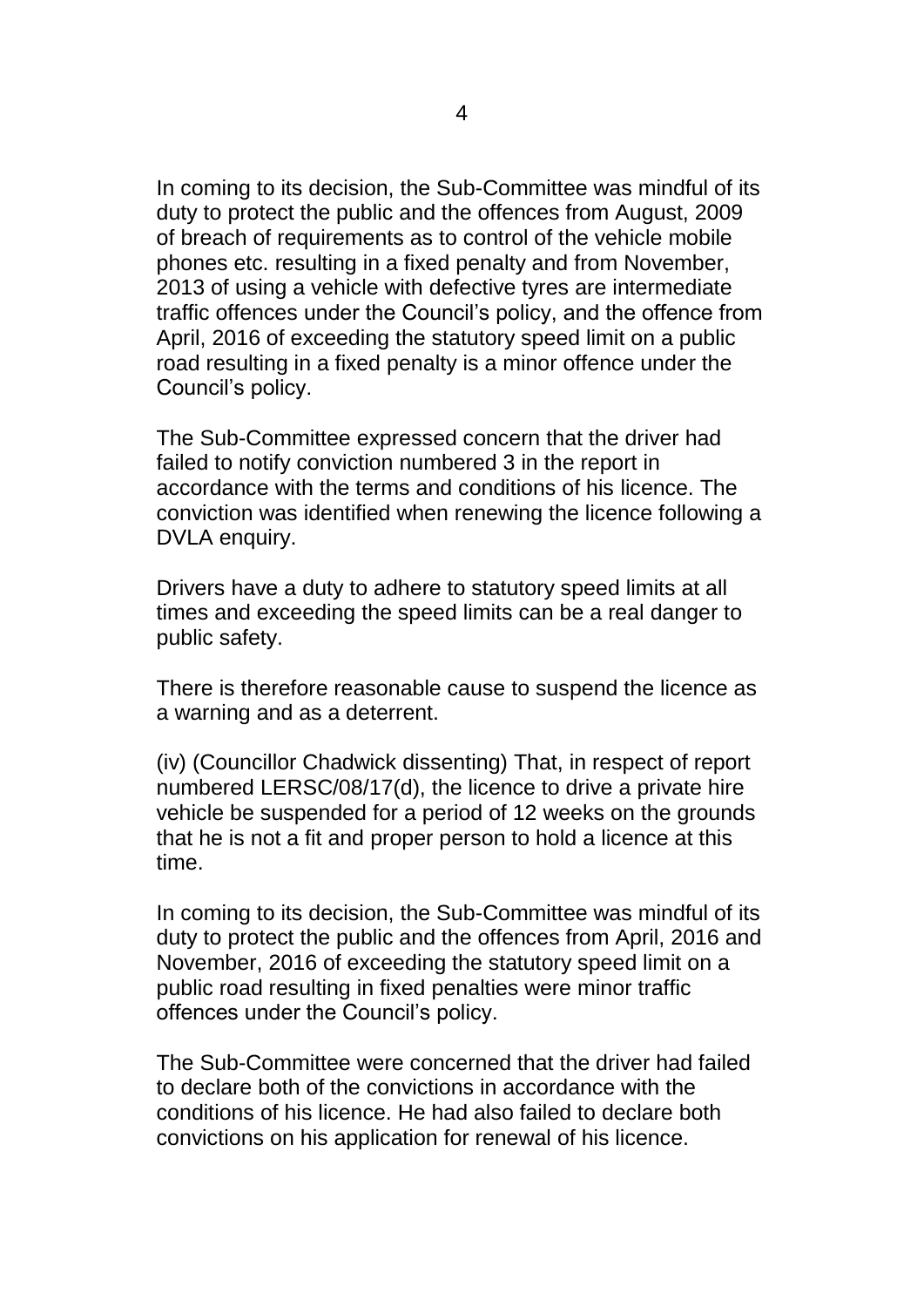The Sub-Committee felt that the driver had acted dishonestly in failing to declare the convictions and they had only come to light through a routine DVLA check at the time of renewal by the Licensing Unit.

A warning letter had been issued to the driver by the Licensing Unit advising him of the need to declare convictions.

They were also concerned that the offence numbered 1 in the report had occurred within only a month of the driver being granted a licence and that, being a new driver, he should have known that he was required to declare the conviction. Further, the offences from April and November, 2016 had occurred only seven months apart. They felt that the driver was developing a pattern of bad driving habits.

Drivers have a duty to adhere to statutory speed limits at all times and exceeding the speed limits can be a real danger to public safety.

There is therefore reasonable cause to suspend the licence as a warning and as a deterrent.

(v) That in respect of report numbered LERSC/08/17(e), the application to renew the licence to drive a private hire vehicle be refused on the basis that the Sub-Committee are not satisfied that he is a fit and proper person to hold a licence at this time.

In coming to its decision, the Sub-Committee was mindful of its duty to protect the public and the offence from November, 2013 of exceeding the statutory speed limit on a public road resulting in fine and penalty points is an intermediate offence under the Council's policy.

The driver had also received convictions for previous offences in February, 2001 (major), September, 2006 (minor) and May, 2006 (major).

The Sub-Committee was concerned that the driver had failed to declare the convictions on his renewal forms in 2014, 2015 and